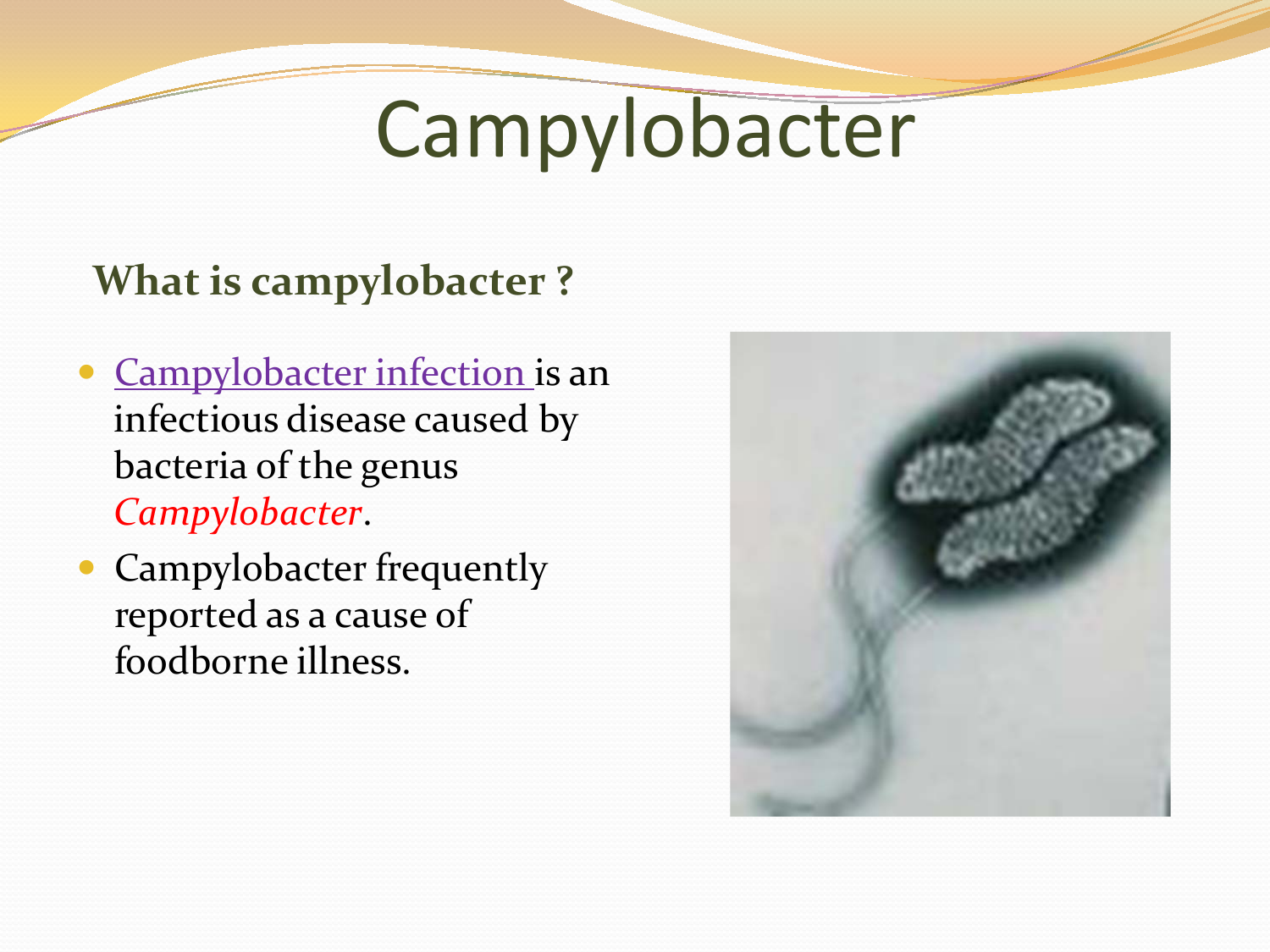#### **How is Campylobacter transmitted?**

- Contact with stool from infected birds, farm animals chickens and turkeys, or pets - dogs, cats, hamsters and birds)
- Contaminated water and food
- Unpasteurized milk
- Person-to-person through hands or surfaces touched to the mouth(fecal-oral route)

# **Who is susceptible Campylobacter?**

Anyone can get Campylobacter infection





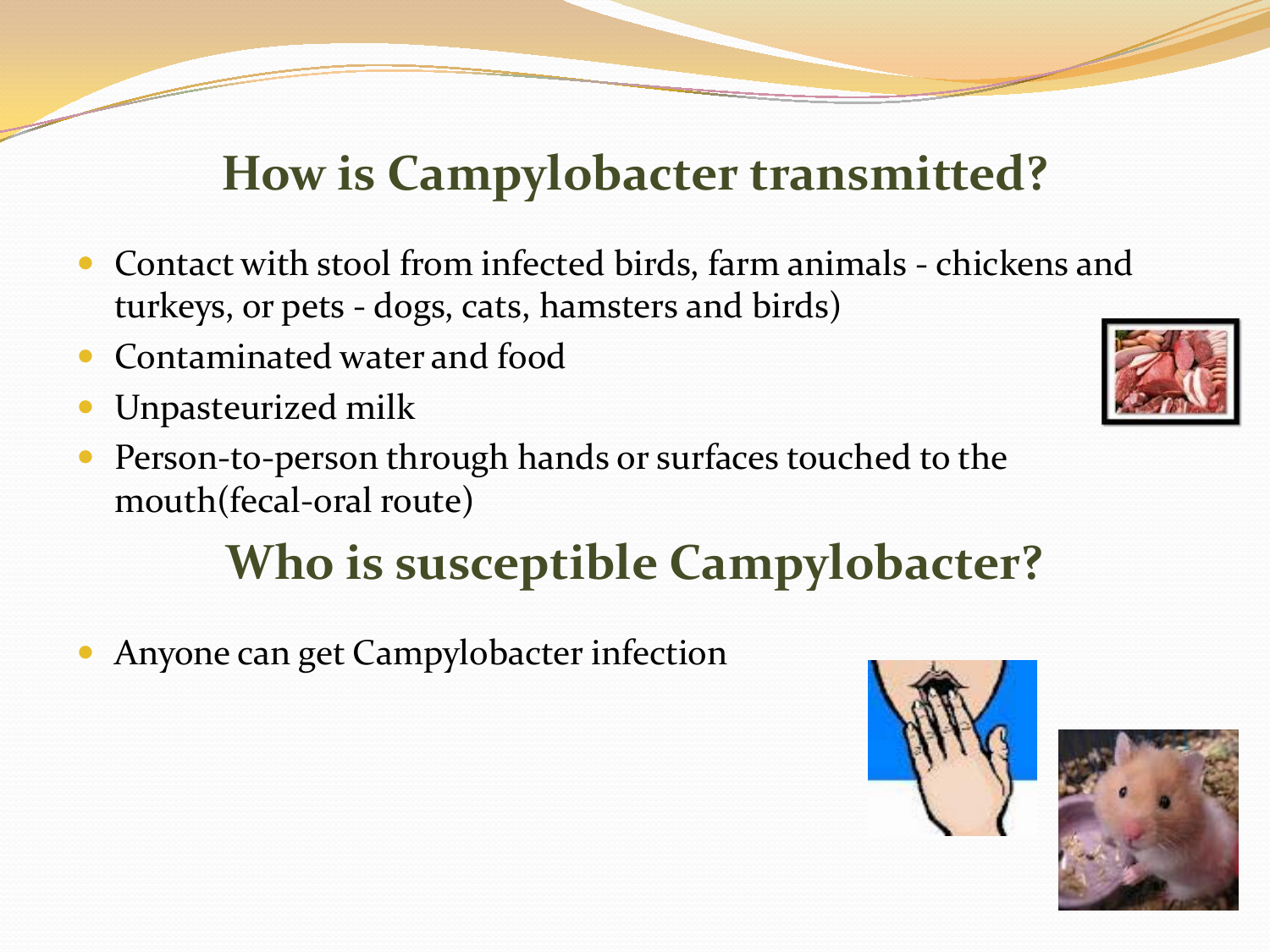### **Symptoms of campylobacter infection?**

The symptoms generally appear 2-5 days after the exposure with a range of 1-10 days after exposure.

- Diarrhea
- Cramping
- Abdominal pain
- Nausea
- Vomiting



Some infected persons do not hav[e any sy](http://www.google.com/imgres?imgurl=http://healthsciencetechnology.wikispaces.com/file/view/6a00e551d294ef88330147e30f8cee970b-800wi.jpg/216995718/6a00e551d294ef88330147e30f8cee970b-800wi.jpg&imgrefurl=http://www.medichatmd.com/blogs/food-poisoning-avoid-it.html&usg=___HJiEDdCZJcqYO9O-EJbFqt5Kps=&h=500&w=284&sz=22&hl=en&start=13&zoom=1&tbnid=IKA5gI00gvkX7M:&tbnh=130&tbnw=74&ei=kHpbUKXnN4SMyAG8moAI&prev=/search?q=Contaminated+water+and+food&hl=en&safe=active&gbv=2&tbm=isch&itbs=1)mptoms.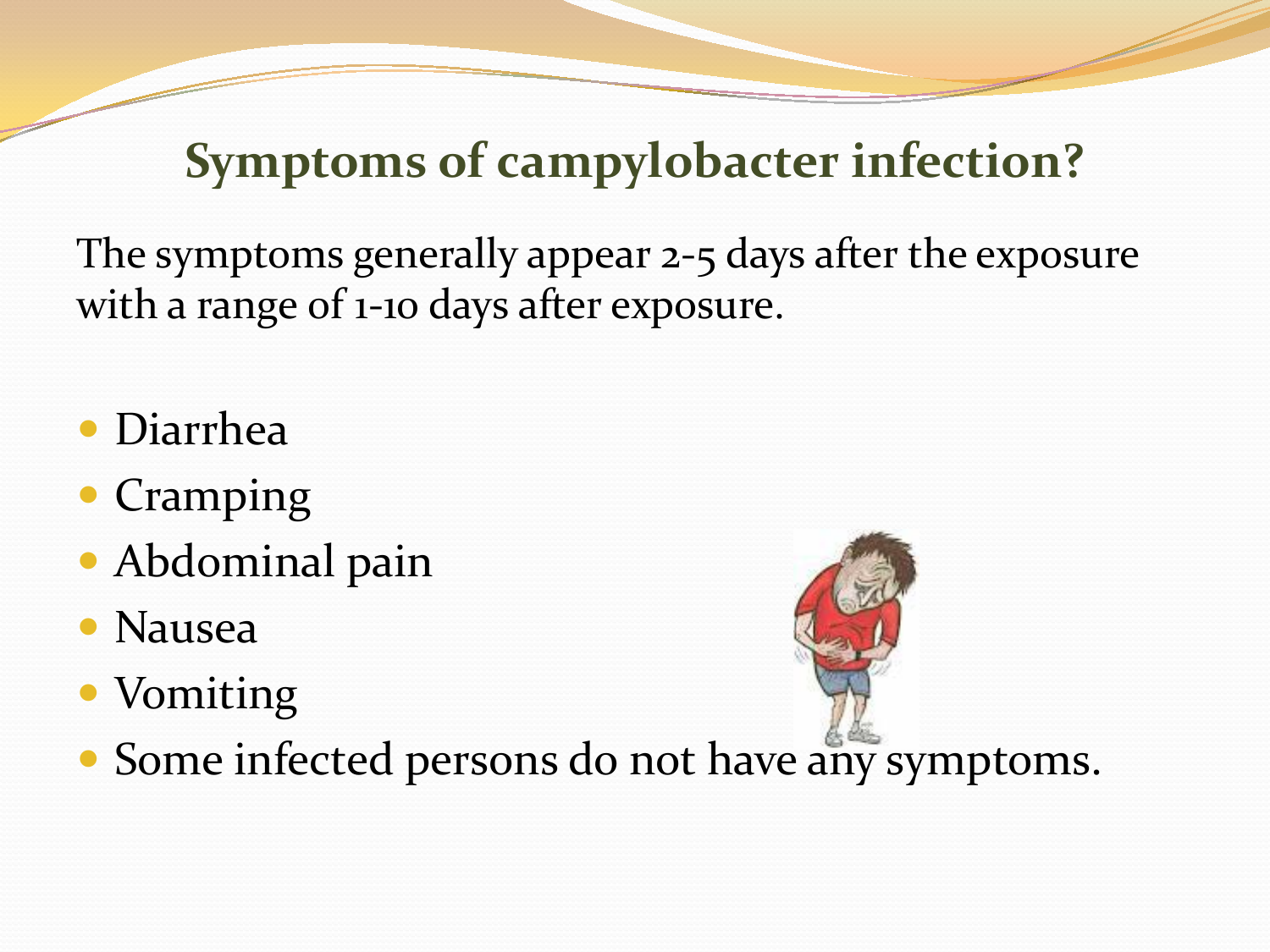#### **How is Campylobacter diagnosed?**

 *Campylobacter* infection is diagnosed when a culture of a stool specimen yields the organism.

# **What is the treatment for Campylobacter**?

- Almost all patients recover without any specific treatment.
- Patients should drink extra fluids as long as the diarrhea lasts.
- Antibiotics (in more severe cases)
- Most patients recover completely within 2-5 days although sometimes recovery can take up to 10 days.

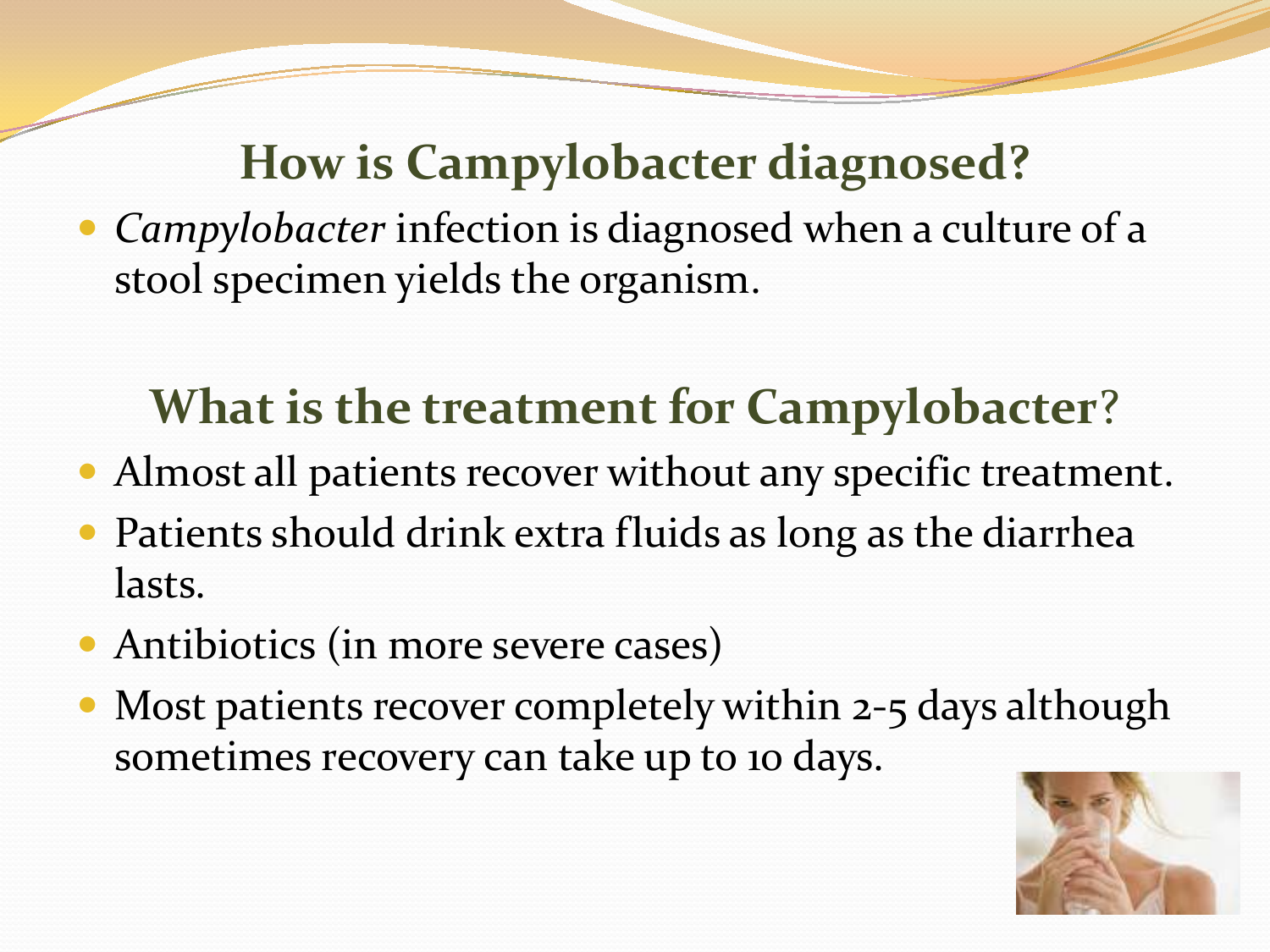### **How can** *Campylobacter* **infection be prevented?**

- All poultry should be cooked to reach a minimum internal temperature of 165 °F.
- Wash hands with soap before preparing food and after handling raw foods of animal origin and before touching anything else.
- Thoroughly cleaning all cutting boards, countertops, and utensils with soap and hot water after preparing raw food of animal origin
- Do not prepare food or pour water if you are infected with the bacteria